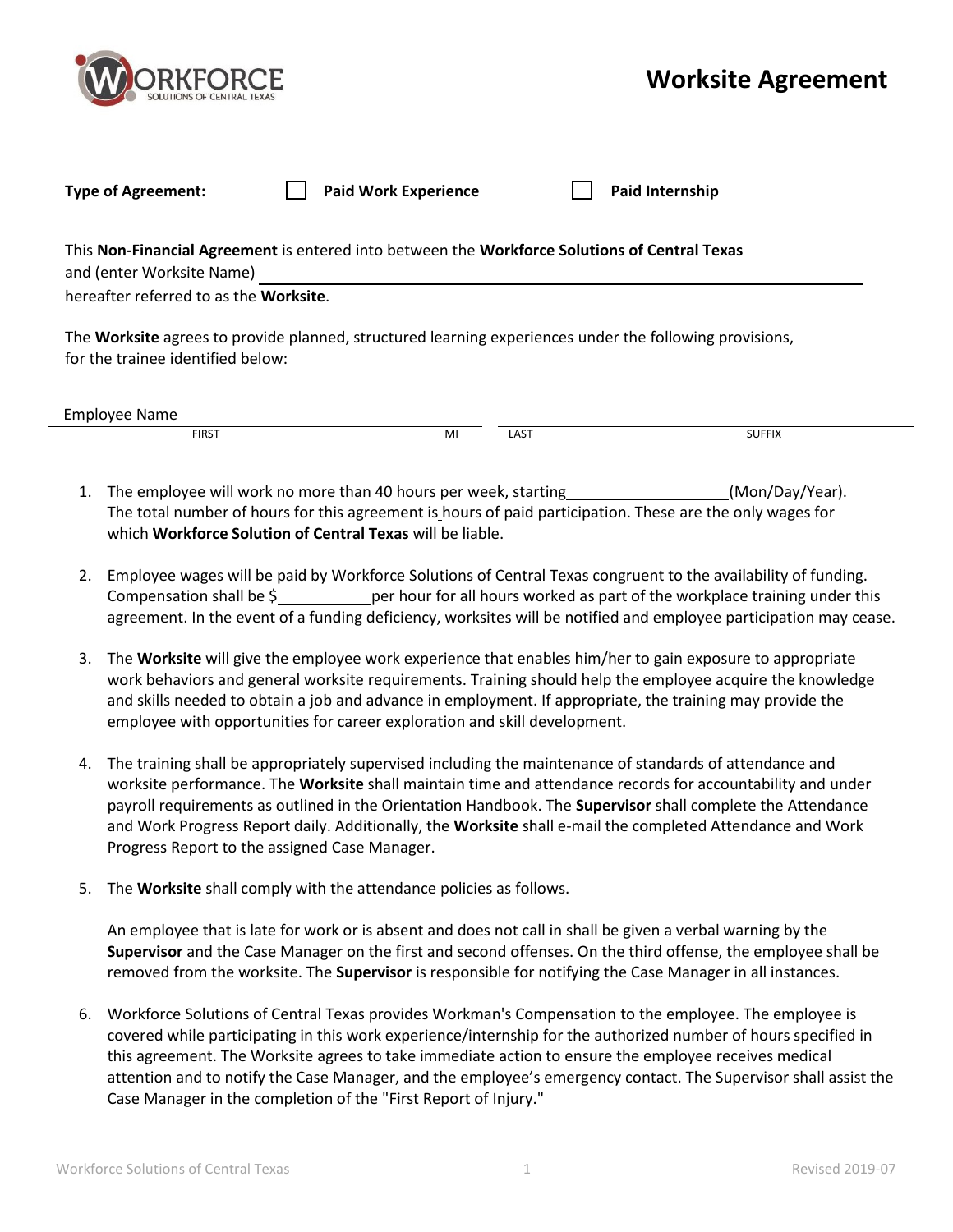



- 7. **The worksite** shall provide a detailed explanation of all job requirements to the employee. Using the job requirements provided by the **Worksite**, the Case Manager will provide the **Worksite** with a written job description for the employee. The job description is an attachment to the Worksite Agreement.
- 8. The **Worksite** shall provide the employee and the Case Manager with a set of safety rules and/or an explanation of conditions required for safe working practices.
- 9. Because of the use of government funding to pay wages, the **Worksite** shall ensure the employee is not participating in any activity that could be construed as religious during working hours.
- 10. The **Worksite** shall comply with applicable provisions of the Workforce Innovations Opportunity Act of 2014 and with applicable rules and regulations, including, but not limited, to the following:
	- a. No employee shall be denied employment, excluded from benefits, or suffer discrimination because of race, color, sex, national origin, age, handicap, political affiliation, or belief.
	- b. Employees shall not be employed on the construction, operation, or maintenance of any facility that is used or to be used for sectarian instruction or as a place for religious worship.
	- c. Activities provided under this agreement shall not be used to assist, promote, or deter union organizing.
	- d. No currently employed worker shall be displaced by any employee; this includes partial displacement such as a reduction in the hours of non-overtime work, wages, or employment benefits.
	- e. Activities provided under this agreement shall not involve political activities or lobbying activities.
	- f. No employee may be hired or supervised by any employee of the **Worksite** who is related to the employee within the second degree by affinity or third degree by consanguinity.
	- g. Appropriate health and safety standards for work and training situations will be maintained under all applicable local, state, and federal laws and regulations.
	- h. Employment and training conditions will be appropriate and reasonable in terms of geographic region, work responsibilities, travel requirements, and the employee's proficiency.

The **Worksite** agrees to maintain the confidentiality of any information regarding employees or their immediate families; requests for such information should be forwarded to the Case Manager.

11. In the event employees under this agreement are 16 or 17 years of age, the **Worksite** agrees not to employ them in any of the occupations listed on the next page which have been declared to be hazardous for 16 and 17 yearold individuals by the Secretary of Labor.